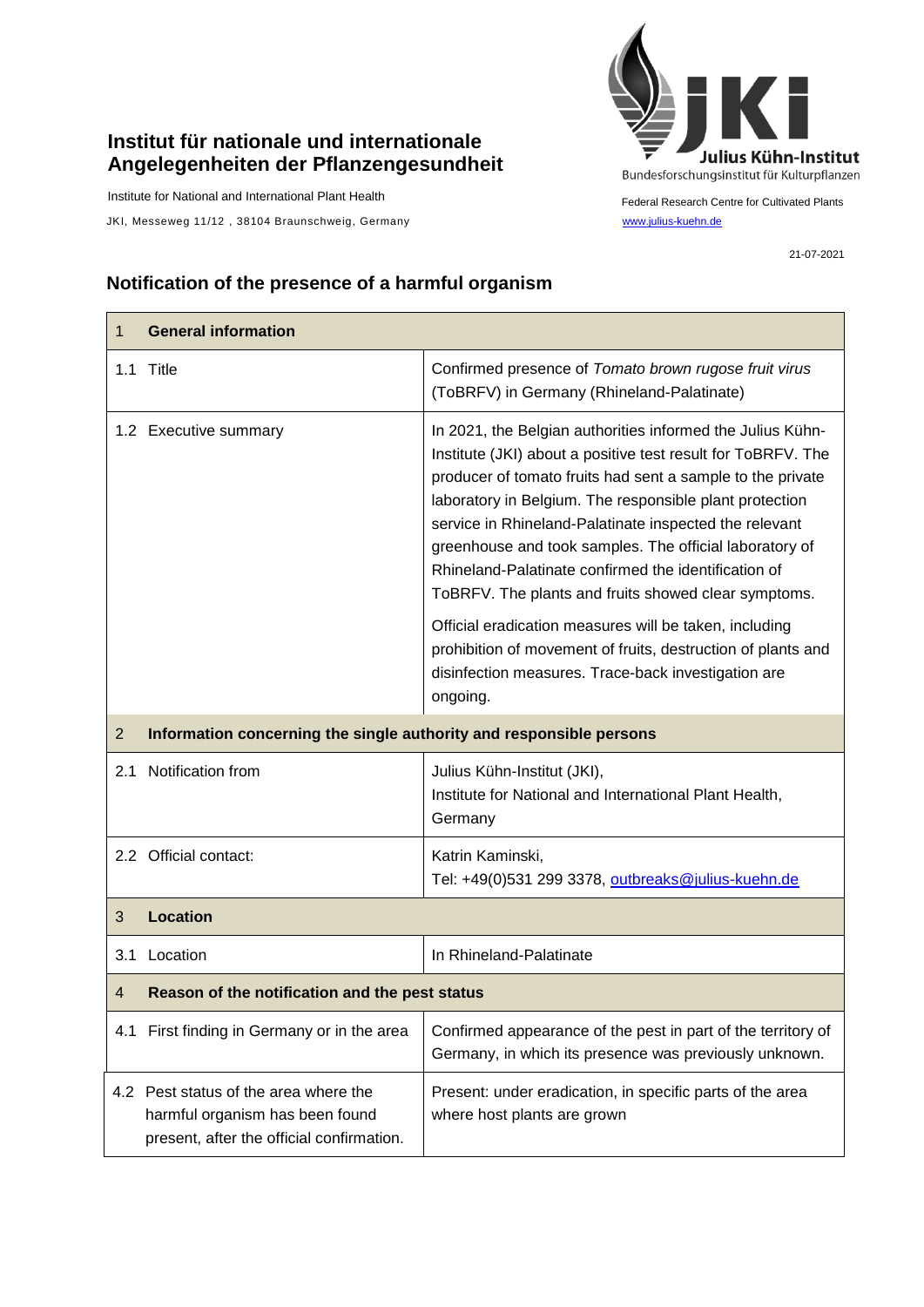|     | 4.3 Pest status in Germany before the<br>official confirmation of the presence, or<br>suspected presence, of the harmful<br>organism. | Present: under eradication                                                                                                                                                                                                                                      |
|-----|---------------------------------------------------------------------------------------------------------------------------------------|-----------------------------------------------------------------------------------------------------------------------------------------------------------------------------------------------------------------------------------------------------------------|
|     | 4.4 Pest status in Germany after the<br>official confirmation of the presence of<br>the harmful organism.                             | Present: under eradication                                                                                                                                                                                                                                      |
| 5   | Finding, sampling, testing and confirmation of the harmful organism                                                                   |                                                                                                                                                                                                                                                                 |
| 5.1 | How the presence or appearance of<br>the harmful organism was found.                                                                  | Information submitted by professional operators,<br>laboratories or other persons.<br>The producer found suspicious symptoms and sent a<br>sample to a private laboratory in Belgium. The laboratory<br>informed the Belgian authorities, who informed the JKI. |
|     | 5.2 Date of finding:                                                                                                                  | 24-06-2021                                                                                                                                                                                                                                                      |
|     | 5.3 Sampling for laboratory analysis.                                                                                                 | Date of sampling: 15-07-2021<br>Samples were taken from plants with symptoms.                                                                                                                                                                                   |
|     | 5.4 Name and address of the Laboratory                                                                                                | Dienstleistungszentrum Ländlicher Raum (DLR)<br>Breitenweg 71<br>67435 Neustadt<br>Germany                                                                                                                                                                      |
| 5.5 | Diagnostic method                                                                                                                     | According to peer reviewed protocols. PM 7/146                                                                                                                                                                                                                  |
|     | 5.6 Date of official confirmation of the<br>harmful organism's identity.                                                              | 20-07-2021                                                                                                                                                                                                                                                      |
| 6   | Infested area, and the severity and source of the outbreak in that area                                                               |                                                                                                                                                                                                                                                                 |
| 6.1 | Size and delimitation of the infested<br>area.                                                                                        | 35 000 m <sup>2</sup>                                                                                                                                                                                                                                           |
|     | 6.2 Characteristics of the infested area<br>and its vicinity.                                                                         | Physically closed conditions: greenhouse<br>Plant already planted, not to be reproduced or moved (fruit<br>production).                                                                                                                                         |
| 6.3 | Host plants in the infested area and its<br>vicinity                                                                                  | Solanum lycopersicum                                                                                                                                                                                                                                            |
|     | 6.4 Infested plant(s), plant product(s) and<br>other object(s).                                                                       | Solanum lycopersicum (130 494 pce)                                                                                                                                                                                                                              |
| 6.5 | Severity of the outbreak.                                                                                                             | All plants and the fruits showed symptoms in the first<br>visual inspection.                                                                                                                                                                                    |